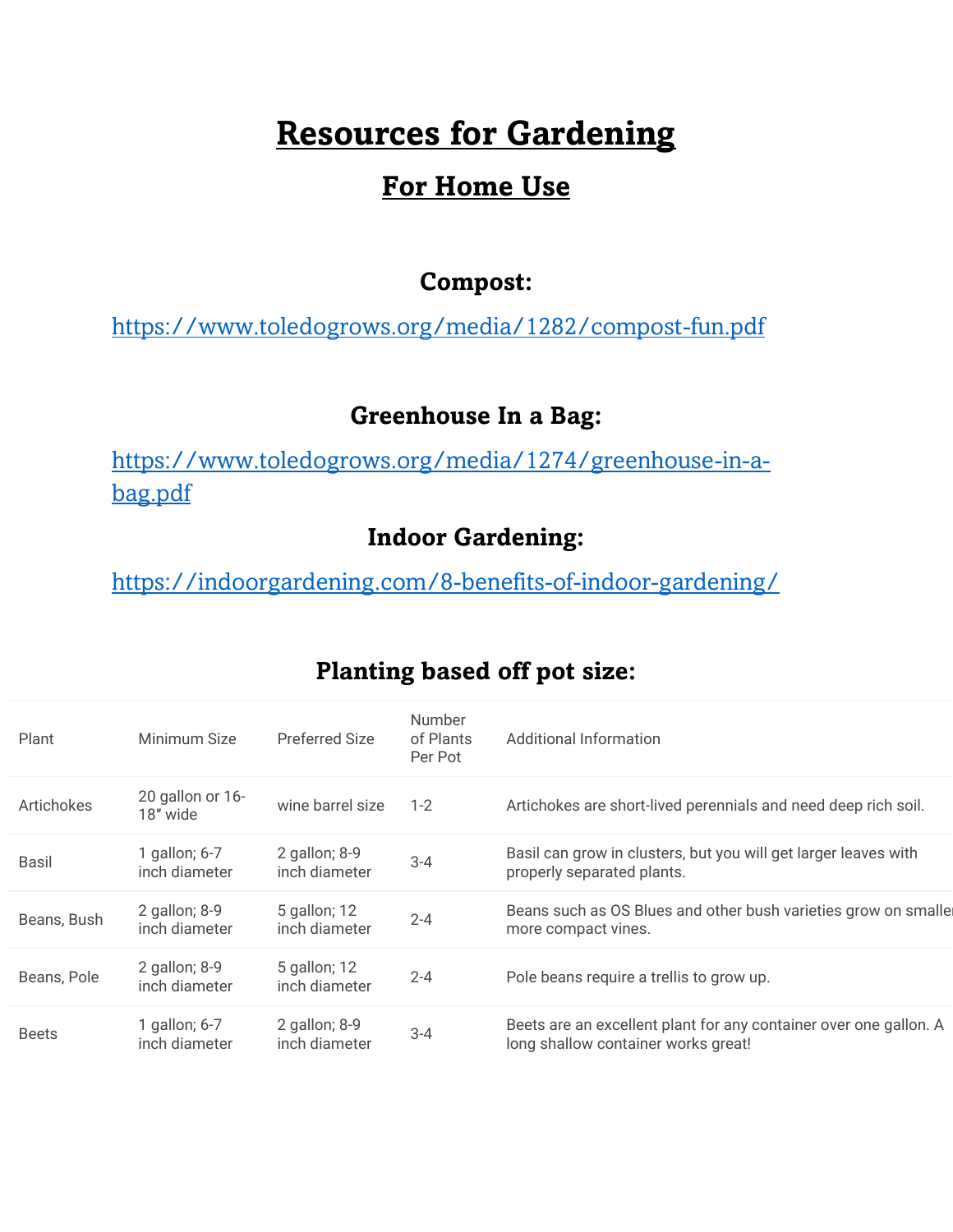| <b>Broccoli</b>                                  | 5 gallon; 12 inch<br>diameter  | 10-15 gallon;<br>16-18 inch<br>diameter | 1                                                                    | Plants need deep rich soil to develop large broccoli heads.                                   |
|--------------------------------------------------|--------------------------------|-----------------------------------------|----------------------------------------------------------------------|-----------------------------------------------------------------------------------------------|
| Cabbage                                          | 5 gallon; 12 inch<br>diameter  | 10-15 gallon;<br>16-18 inch<br>diameter | 1                                                                    | Plants need deep rich soil to develop large cabbage heads.                                    |
| Carrots                                          | 1 gallon; 6-7<br>inch diameter | 2 gallon; 8-9<br>inch diameter          | $3 - 4$                                                              | Excellent for any container over one gallon. A long shallow<br>container works great!         |
| Cauliflower                                      | 5 gallon; 12 inch<br>diameter  | 10-15 gallon;<br>16-18 inch<br>diameter | 1                                                                    | Plants need deep rich soil to develop large cauliflower heads.                                |
| Celery                                           | 1 gallon; 6-7<br>inch diameter | 2 gallon; 8-9<br>inch diameter          | $3 - 4$                                                              | Excellent for any container over one gallon. A long shallow<br>container works great!         |
| Chard                                            | 2 gallon; 8-9<br>inch diameter | 5 gallon; 12<br>inch diameter           | $1 - 2$                                                              | Proper spacing helps with fungal disease management.                                          |
| Cilantro                                         | 1 gallon; 6-7<br>inch diameter | 2 gallon; 8-9<br>inch diameter          | $2 - 4$                                                              | Cilantro can be grown in crowded plantings.                                                   |
| Collards                                         | 2 gallon; 8-9<br>inch diameter | 5 gallon; 12<br>inch diameter           | $1 - 2$                                                              | Proper spacing helps with fungal disease management.                                          |
| Corn                                             | 20 gallon or 16-<br>18" wide   | wine barrel size                        | Plant in<br>blocks of<br>$15+$<br>plants to<br>ensure<br>pollination | Plant corn in raised beds or very large containers for best results<br>not planted in-ground. |
| Cucumbers                                        | 5 gallon; 12 inch<br>diameter  | 10-15 gallon;<br>16-18 inch<br>diameter | $2 - 3$                                                              | Cucumbers must have a trellis to grow up.                                                     |
| Eggplant                                         | 2 gallon; 8-9<br>inch diameter | 5 gallon; 12<br>inch diameter           | 1                                                                    | Eggplant is to grow in pots!                                                                  |
| Fennel                                           | 1 gallon; 6-7<br>inch diameter | 2 gallon; 8-9<br>inch diameter          | $1 - 2$                                                              | The more plants per container, the smaller the plant size.                                    |
| Garlic                                           | 2 gallon; 8-9<br>inch diameter | 5 gallon; 12<br>inch diameter           | $1 - 2$                                                              | Proper spacing helps with fungal disease management.                                          |
| Greens<br>(Arugula, Leaf<br>Lettuce,<br>Spinach) | 1 gallon; 6-7<br>inch diameter | 2 gallon; 8-9<br>inch diameter          | $3 - 4$                                                              | Greens prefer cool weather; harvest and water regularly.                                      |